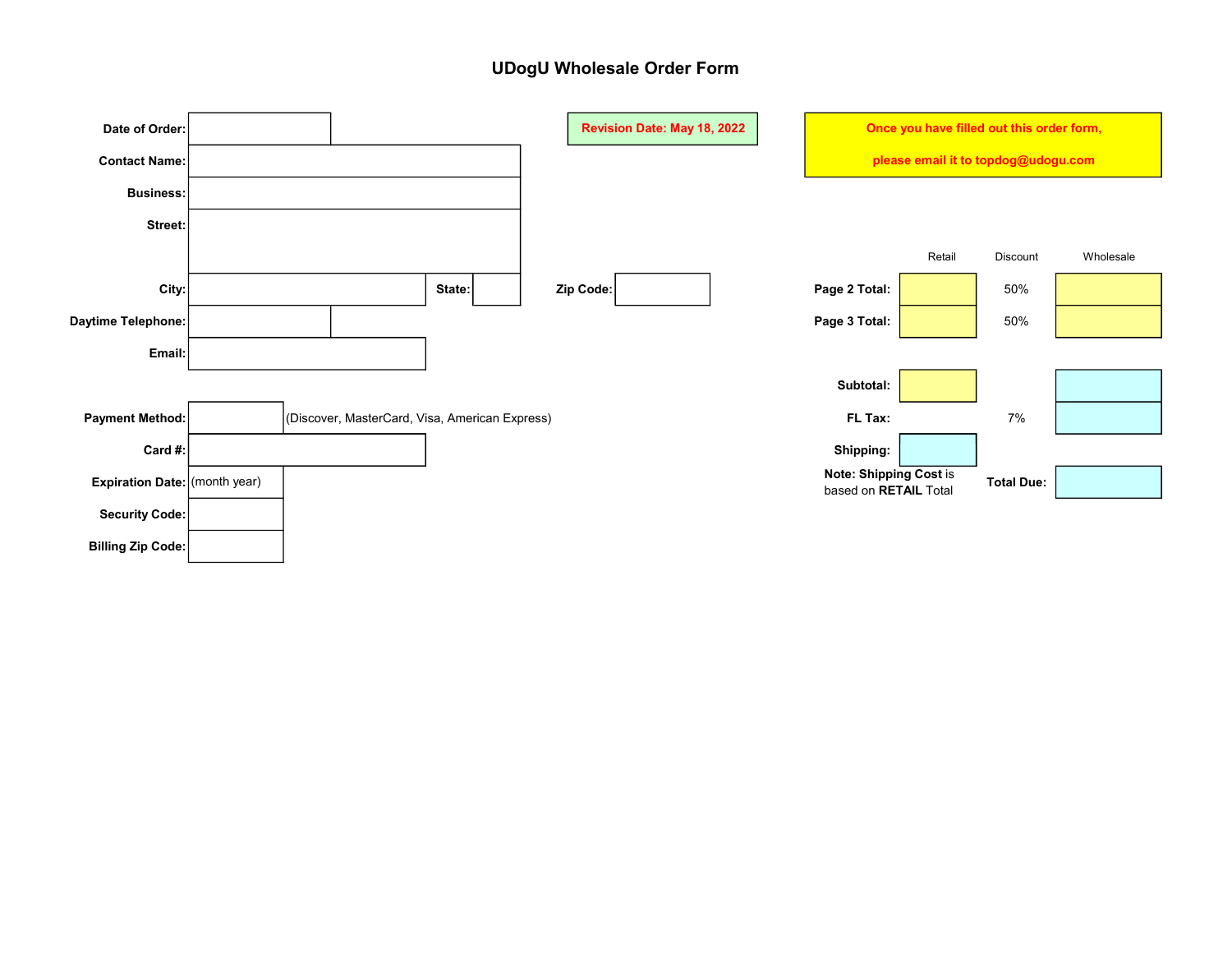# WHOLESALE DISCOUNT FOR ALL PRODUCTS BELOW IS 50%

|                                     | <b>Blue Paws</b> | Cheetah | Cowboy | Flamingo | Lavender | Paws/Red | Pink Daisy | Pink Dot |  | RedSolid RedWhiteDot StarsStripes | TieDye |  |         |                |       |
|-------------------------------------|------------------|---------|--------|----------|----------|----------|------------|----------|--|-----------------------------------|--------|--|---------|----------------|-------|
|                                     |                  |         |        |          |          |          |            |          |  |                                   |        |  |         |                |       |
|                                     |                  |         |        |          |          |          |            |          |  |                                   |        |  |         |                |       |
| <b>VISOR CAPS</b>                   |                  |         |        |          |          |          |            |          |  |                                   |        |  | # Items | <b>Price</b>   |       |
|                                     |                  |         |        |          |          |          |            |          |  |                                   |        |  |         | 15.00          | Total |
| Toy                                 |                  |         |        |          |          |          |            |          |  |                                   |        |  |         |                |       |
| Small                               |                  |         |        |          |          |          |            |          |  |                                   |        |  |         | 16.00          |       |
| Medium                              |                  |         |        |          |          |          |            |          |  |                                   |        |  |         | 17.00          |       |
| Large                               |                  |         |        |          |          |          |            |          |  |                                   |        |  |         | 18.00          |       |
| Giant                               |                  |         |        |          |          |          |            |          |  |                                   |        |  |         | 19.00          |       |
| <b>COLLARS</b>                      |                  |         |        |          |          |          |            |          |  |                                   |        |  | # Items | Price          | Total |
| Small                               |                  |         |        |          |          |          |            |          |  |                                   |        |  |         | 14.00          |       |
| Medium                              |                  |         |        |          |          |          |            |          |  |                                   |        |  |         | 16.00          |       |
| Large                               |                  |         |        |          |          |          |            |          |  |                                   |        |  |         | 18.00          |       |
| Extra Large                         |                  |         |        |          |          |          |            |          |  |                                   |        |  |         | 20.00          |       |
|                                     |                  |         |        |          |          |          |            |          |  |                                   |        |  |         |                |       |
|                                     |                  |         |        |          |          |          |            |          |  |                                   |        |  |         |                |       |
| <b>ORIGINAL HARNESSES</b>           |                  |         |        |          |          |          |            |          |  |                                   |        |  | # Items | Price          | Total |
| Teacup                              |                  |         |        |          |          |          |            |          |  |                                   |        |  |         | 28.00          |       |
| Teacup Plus                         |                  |         |        |          |          |          |            |          |  |                                   |        |  |         | 29.00          |       |
| Toy                                 |                  |         |        |          |          |          |            |          |  |                                   |        |  |         | 30.00<br>31.00 |       |
| Toy Plus<br>Small                   |                  |         |        |          |          |          |            |          |  |                                   |        |  |         | 32.00          |       |
| Small Plus                          |                  |         |        |          |          |          |            |          |  |                                   |        |  |         | 33.00          |       |
| Medium                              |                  |         |        |          |          |          |            |          |  |                                   |        |  |         |                |       |
| Medium Plus                         |                  |         |        |          |          |          |            |          |  |                                   |        |  |         | 34.00<br>35.00 |       |
| Large                               |                  |         |        |          |          |          |            |          |  |                                   |        |  |         | 36.00          |       |
| <b>MISCELLANEOUS ITEMS</b>          |                  |         |        |          |          |          |            |          |  |                                   |        |  | # Items | <b>Price</b>   | Total |
| Adjustable Leash                    |                  |         |        |          |          |          |            |          |  |                                   |        |  |         | 18.00          |       |
| 4' Lightweight Lead<br>Dooty-Duffel |                  |         |        |          |          |          |            |          |  |                                   |        |  |         | 15.00<br>10.00 |       |

Page 2 Total:  $\boxed{\phantom{a}}$